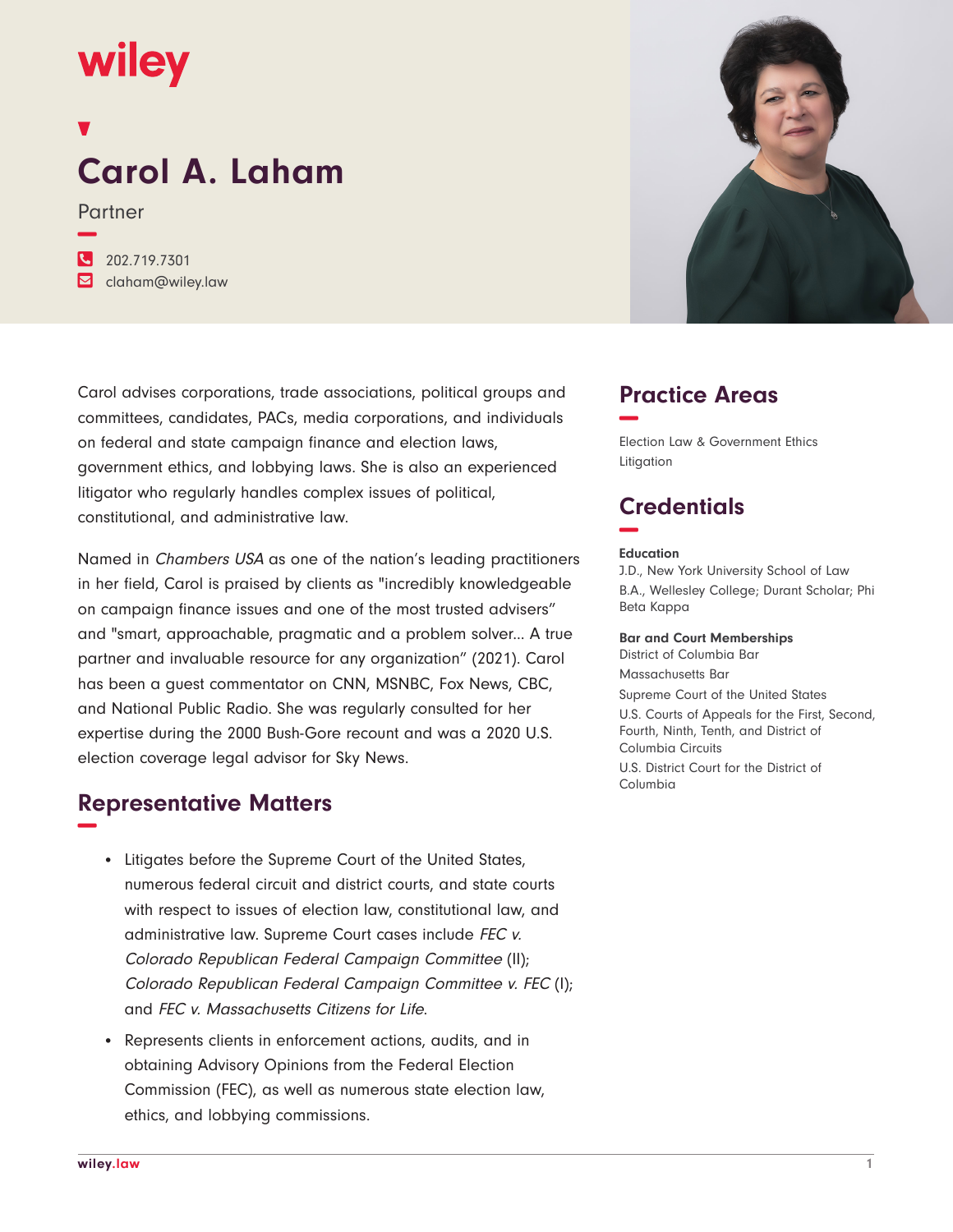- Successfully obtained an FEC Advisory Opinion that created Super PACs.
- Represented a major trade association in state campaign finance litigation.
- Represents clients before the House and Senate Ethics Committees, the Office of Congressional Ethics, the U.S. Department of Justice, and state agencies.
- Counsels clients on compliance with specific laws such as the Ethics in Government Act, House and Senate Ethics, state ethics laws, the Lobbying Disclosure Act of 1995 and its state counterparts, and the Foreign Agents Registration Act.
- Counsels corporations with respect to federal and state pay-to-play statutes, regulations, and ordinances and with respect to procurement lobbying laws.
- Engages in extensive corporate and trade association training on campaign finance, ethics, and lobbying laws.

## **Professional Experience −**

- Legal Advisor, 2020 U.S. Election Coverage, Sky News
- Staff Attorney, Federal Election Commission, Appellate Litigation Team, Office of General Counsel (1984-1987)

## **Affiliations −**

- American Bar Association (ABA)
	- Standing Committee on Election Law (1998-2001), Advisory Commission (2001-2013)
	- Co-Chair and Vice Chair, Section of Administrative Law and Regulatory Practice, Committee on Election Law (1997-2000), Committee on International and Comparative Administrative Law (1994-1997)
- Secretary (2005-2006) and Steering Committee Member (2003-2006), The Council on Government Ethics Laws (COGEL)
- Public Affairs Council (PAC)
- State Government Affairs Council (SGAC)
- Women in Government Relations (WGR)

### **Recognitions −**

● Named one of "Washington's Best Lawyers" (2011, 2013) and one of "Washington's Top Lawyers" (2007, 2009, 2015, 2017, 2018) by Washingtonian magazine